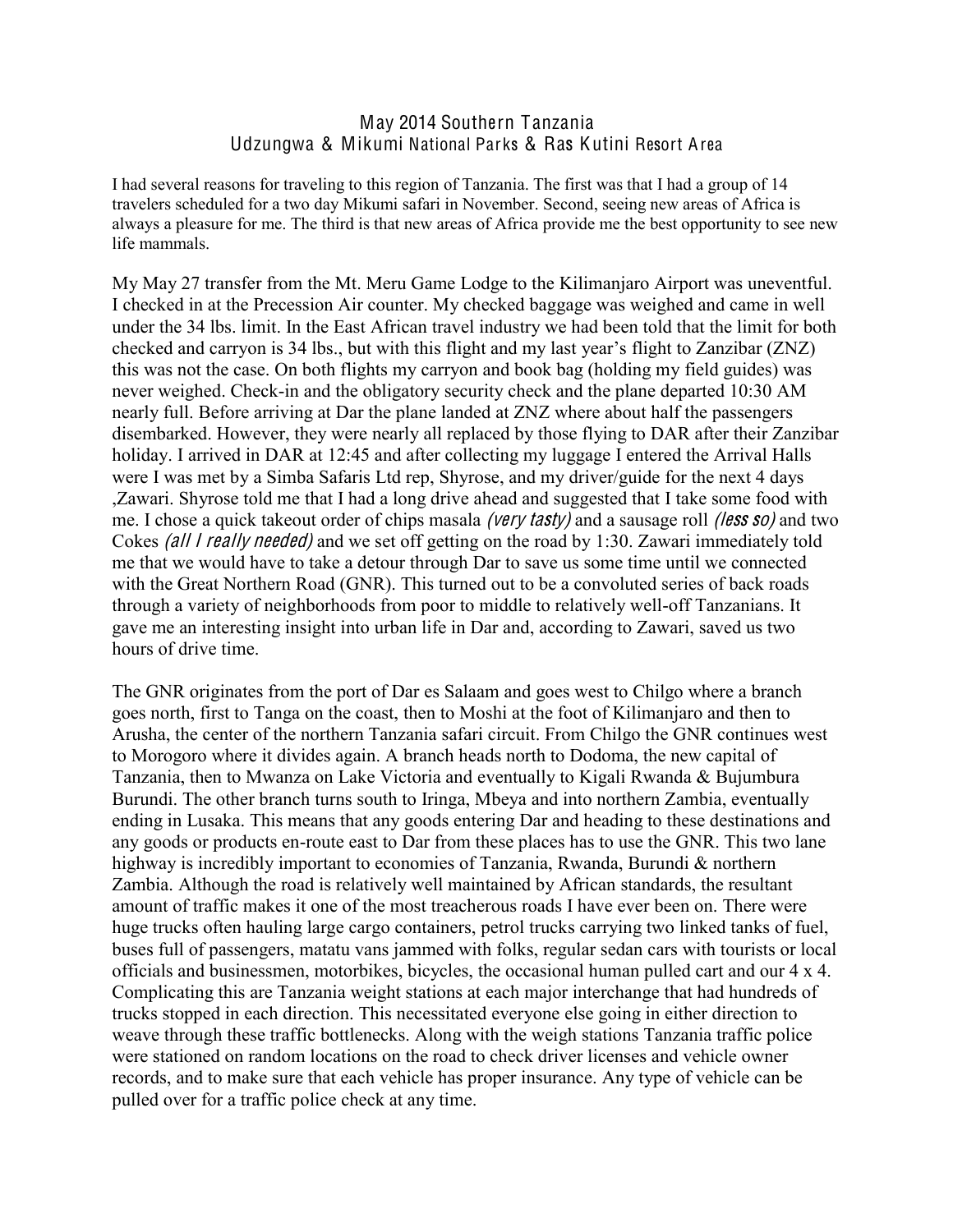For the first four hours the road passes through mostly either heavily farmed areas or small villages and the occasional small town. There was very little bird life evident except for pied  $\&$ hooded crows. Just before Morogoro we reached the Uluguru Mountains. Although not as striking as the scenery in northern Tanzania, the cloud covered peaks were impressive. Just after Morogoro I started seeing more livestock being tended by red checkered robed herders similar in appearance to Maasai. When asked Zawari who these people were he said they where Maasai but I had my doubts. I found out the next day that these were Sukuma herders. The Sukuma homeland is the area south of Lake Victoria and from what I have been told they have migrated to other areas of Tanzania to find new grazing lands. I was told that their arrival in other regions of the country is not welcomed by local residents.

By 6 PM we reached the eastern border of Mikumi NP. Once the GNR enters Mikumi National Park (MNP) strict speed limits are posted and there are colorful road signs, each with its own species of mammal, that post the fines in \$ USD for colliding with and killing them. I remember impala being about \$100.00 and buffalo \$ 1,200.00. Whether the fines are actually collected I do not know. At the legal speed limit the drive through MNP takes about a half hour which allows some opportunity for game viewing; however, there are also posted signs stating that taking wildlife photos from the road is illegal and doing so will result in fines. While driving through MNP I saw some Maasai giraffe and a few yellow baboons. By 7 PM we reached the village of Mikumi on the western border of the Park and turned south. The paved road ended by the time it got dark then the road became heavily rutted and our speed was reduced to a crawl. It was pitch black with the only light coming from our headlights, the small villages we drove through and the headlights of motorbikes, buses and trucks (some quite large) that were either passing us or heading towards us. I always have to explain to first-time travelers to Africa that you don't want to be on the roads at night. It is not because one can be robbed by bandits or that your vehicle could be attacked by wildlife, although in some areas of Africa both are a possibility. It is the danger posed by other vehicles and the possibility of hitting dark skinned pedestrians walking on the roads in dark clothing which often one does not see until the last minute. On this drive, in my case, it was "do as I say, don't do as I do"! It was a slow, agonizing drive. At 9 PM I asked Zawari how far we had to go to the lodge. He replied 13 kilometers. I asked how long this would take. He replied one hour! At least he got us to the lodge without incident but that was at 10 PM, 8 ½ hours after leaving the airport. If anything, Africa will teach you patience.

Fortunately Simba Safaris had phoned ahead to Hondo Hondo Forest Lodge informing them of my late arrival. Hondo is located adjacent to Udzungwa Mountains National Park (UMNP). Established in 1992 this 1,900 km. Park is one of most biologically diverse areas in East Africa. It is supposed to have the highest bird diversity in Africa just behind the Ituri Forest of the Congo. There are also three species of diurnal primates I had not seen  $-$  Iringa red & Angolan black & white colobus monkeys and the Sanje mangabey. The mangabey was not described by western scientists until 1980. I was also hoping to do some night spotting at Hondo looking for bush babies and whatever animals I could see. A two hour chat with the lodge bartender / night manger Boka filled me in on what mammals are about. Elephants roam through the lodge grounds at night making night spotting dangerous, especially since elephants in this region of Tanzania are under extreme poaching pressure. Boka pointed out that the light chopping-woodlike sounds I was hearing were actually East African tree hyrax vocalizations. During the day the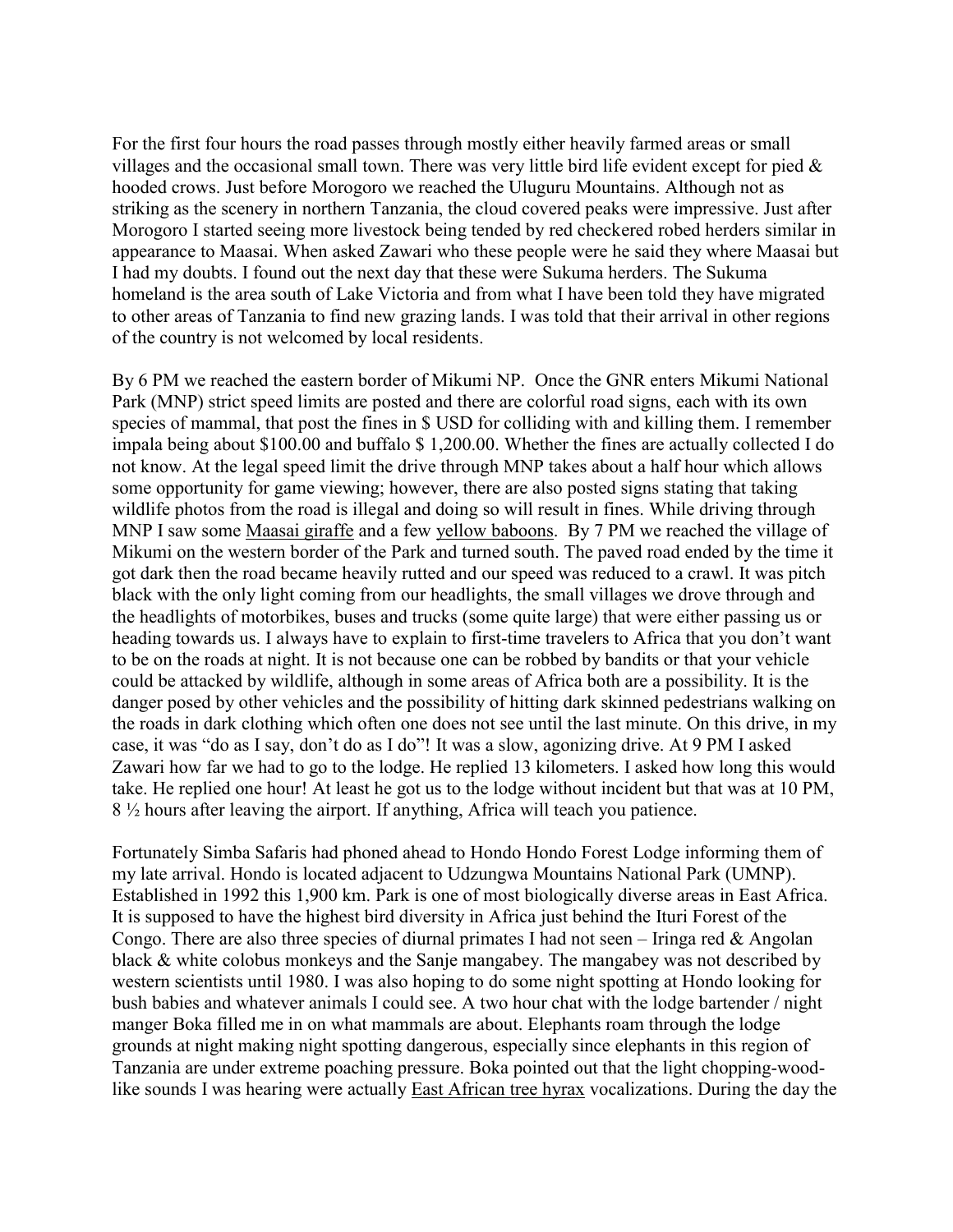red & black & white colobus, yellow baboon, blue monkey red duiker and bushbuck are frequently seen on the forest adjacent to the lodge. Hondo is also known as an exceptional birding location and one of the guides here is in frequent demand by hard core birders. I got to my tent by midnight and was up by dawn.

May 28 was a misty morning which means that diurnal primates usually have a late start so there was no visible activity. However, once the mist cleared I could see that forest adjacent to the lodge and the Udzungwa escarpment provided stunning scenery. After an excellent cooked British breakfast I met the Scottish born manager of Hondo who gave me some further details on the long range plans for the lodge. Hondo is negotiating to purchase the adjacent farms to allow them to revert to natural forest with the long term plan of establishing an elephant corridor. If you plan to overnight in the area, Hondo is the place to stay based on location, accommodations, food & service, natural environment and conservation mission.

My late arrival at Hondo led to me not seeing the mangabey. There is a research team at UMNP that studies a particular troop. When given advance notice they will track the study troop to its night nesting area the evening before. With an early start the next morning they will lead you to the troop before the mangabeys start their days forging which, almost guarantees sightings. However, due to getting at the lodge late on May 27 Hondo was not able to contact the research team. Zawari and I drove to Park HQ located ten minutes from the lodge. I asked Zawari to find me the guide most experienced in primate tracking and he introduced me to Nicco. At first I teamed up with a Polish forester and we set off in the forest. Nicco told me that seeing the mangabey was unlikely but seeing both colobus was a good possibility. The forest is lush montane growth with waterfalls with the occasional dried elephant & buffalo droppings that showed that both species are present. We passed several campsites within the park that had warning signs about it being dangerous to leave the camp site at night, easily explained by the presence of potential dangerous big game.. Nicco quickly found a dark, almost black squirrel which he identified as a tree squirrel. On my return home after referring to Kingdon's East African Atlas of Evolution, I am sure this was a Tanganyika tree squirrel (Paraxerus lucifer) and a new life mammal! Nearby he found a small group of Iringa red colobus, my second new mammal of the day. He said that he heard some very distant mangabeys. Although I do list heard mammals on my life list I could not differentiate that sound. Trying to find the Angolan colobus proved frustrating since during the previous three days this species was roaming around the UMNP HQ and staff quarters. Here, however, we did see the bird of the day for me, an African harrier-hawk. This was too much quick movement for the Pole who wanted a slower-paced guided tour so Nicco assigned him another guide. While Nicco tried without luck to contact the mangabey researchers I struck up a conversation with two scientists from Penn State University one of whom had previously worked for Conservation International (CI) and had been involved with the Bioko Biodiversity program for which I co-led four expeditions. Sometimes even Africa is a very small place. They discussed their current work with me and shared their knowledge of local conservation issues.

To his credit Nicco wanted one more try for the Angolans. We drove to another campsite down the road from the HQ. We got out and walked over a stream to the top of a hill, however no primates in sight. I was already resigned to not seeing the mangabey and was now resigned to not seeing my other target specie. We were ready to enter our vehicle to drive away when Nicco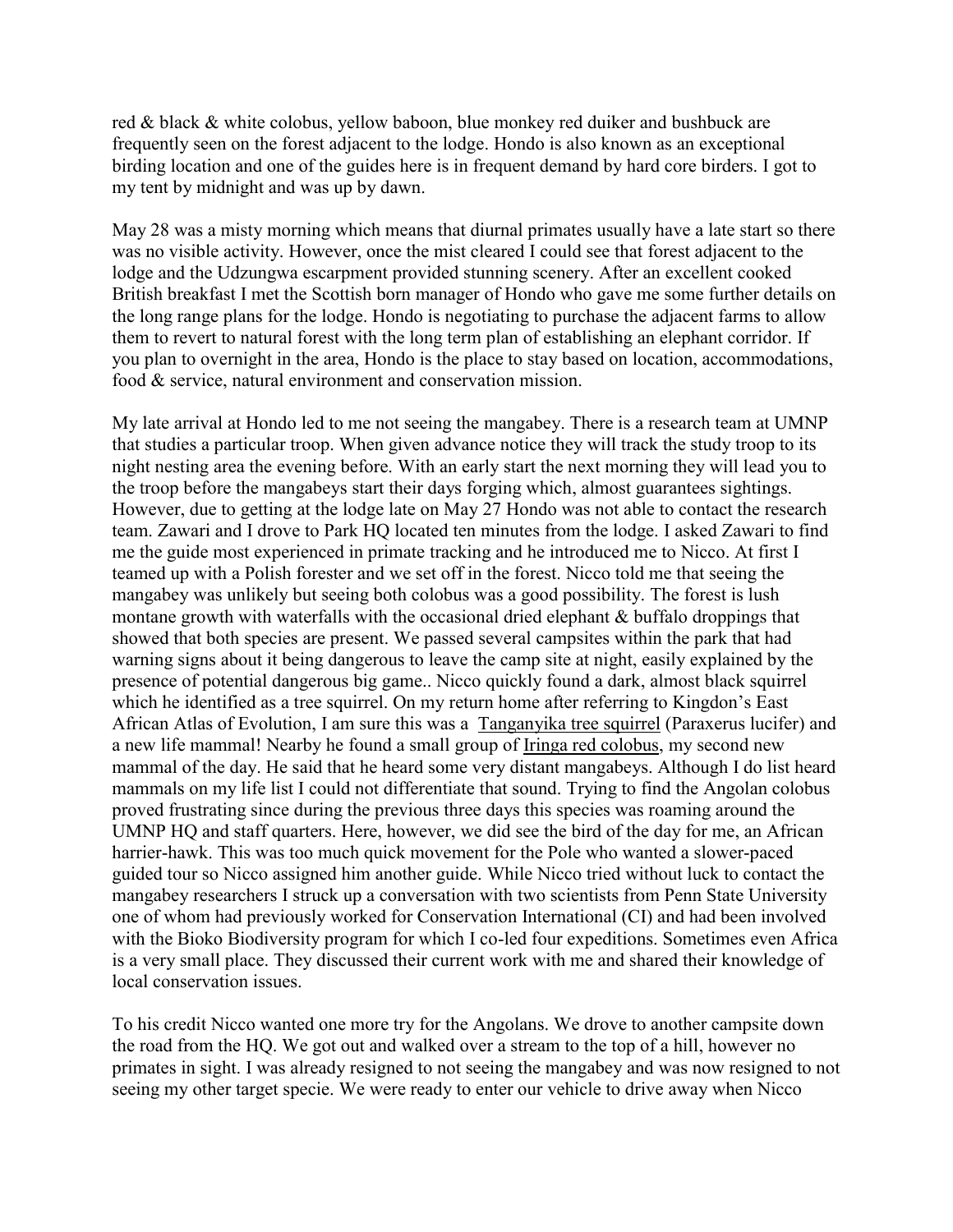heard, then pointed our another group of the red colobus. He mentioned that both colobus species often form mixed groups and then he saw and directed my eyes to several Angolan black & white colobus (third life mammal of the day) and a blue monkey for three species primate group. I thanked him much (tipped well) and told him that he made this day one of my best in Africa. If you get to Udzungwa and are looking for a determined guide who knows the forest well and speaks excellent, easily understood American/Brit English, ask for Nicco.

Zawari and I were now headed for two nights at Vuma Tented Camp located on the south side of the GNR. Today on the same road we had to drive at a snail's pace last night; we made better time but I could now see what last night's darkness hid. Along the north side of the road was the scenic forest and escarpment of UMNP. Looking for primates en-route Zawari found a lone male blue monkey. Later we passed two waterfalls including the impressive Sanje Waterfall, the location for which the mangabey is named. The south side, which is part of the Kilombero Valley, is covered by fields of sugar cane. We reached the GNR at Mikumi Village and the plan was to drive to Mikumi NP HQ, get our permits in order and then drive to Vuma for check-in a shower and change of clothes. From the road we saw more giraffes, yellow baboon, plains zebra, African buffalo and to both Zawari's and my great surprise, two male maned lions right on the north side of the road.

I not only wanted to have a look at MNP for my November group but also to see if it was an easily accessible area for wildlife enthusiasts to be able to see some of the southern African species such as sable antelope, Liechtenstein hartebeest and Nyassa wildebeest, that cannot be seen on the heavily visited northern Tanzania safari circuit. Greater kudu, which are rare in the north, are supposed to be found here as well along with African wild dogs. Yellow baboons, not found on the northern circuit as previously mentioned are easily to see here. I wondered if MNP could be sort of a "poor man's Selous" with easy access from Dar. My experience driving from Dar showed that easy access was not a given. However part of MNP is also within Miombo forest which gives a different habitat types for birds and smaller mammals not found in the north. At 4 PM I set out with Zawari thinking I was doing a game drive on a route that followed the base of the Vuma Hills, prime Miombo habitat. Instead we drove through savanna woodland where we saw zebra, a lone male Nyasa wildebeest, impala, several groups of elephants and a slender mongoose. The condition of the road was poor since MNP road repair crews had not yet gotten to this area. The plains game seemed jumpy and moved off quickly when we stopped and the elephants seemed initially tense as well. The route we were on was close to the GNR so the behavior observed to me is an indication that wildlife is being hunted from the road. One person familiar with the area noted that the number of trucks supposed broken down on GNR segment that traverse MNP which sometimes take days or weeks to repair. They remarked that they wondered just how many of those trucks had real mechanical problems versus those pretending to be disabled to allow the "repair" crews to do some illegal hunting. Tsetse flies were also annoying which made photography and close bird identification somewhat of a chore. However, of the bird species observed, two I had previously seen (or properly id.) were common  $\&$ harlequin quails.

We returned to the tented camp by dusk and I got changed for dinner. There I formally met the camp manager who introduced me to her nocturnal mammal viewing plan. She has worked out a diet supplement for small-eared greater galagos that attracts up to  $\frac{1}{2}$  dozen each night. Left\over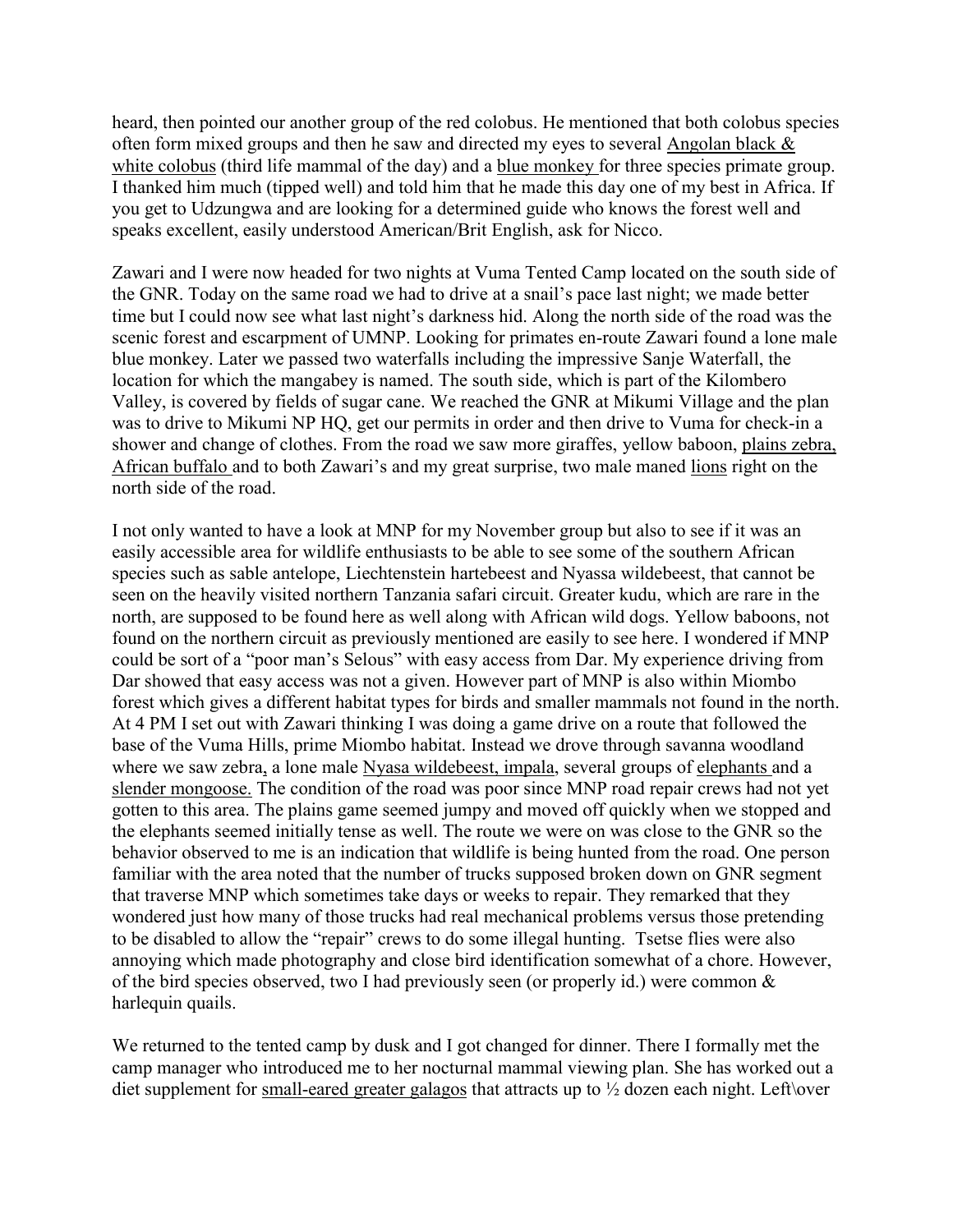scraps from camp meals is placed just below the bar veranda. This attracts an assortment of not easily seen nocturnal mammals. In quick succession I saw large spotted genet, African crested porcupine and honey badger. I just missed seeing African civet that evening. The camp manager also said that giant pouched-rats show up a few times per month as well. The camp also has spotted hyena and leopard that walk the grounds at night. Certain times of the year Angolan colobus and blue monkeys can be seen from the camp as well. Vuma Tented Camp is a definite mammal watching hot spot. That evening I also found out that of the 4 safari vehicles among my fellow five dinner companions, Zawari  $&$  I were the only ones to see lions. However, that morning a French couple visiting from the Comoro Island of Mayotte got a brief glimpse of the mangabey on their guided hiking tour of the Sanje Waterfall. Most likely at the same time, Zawari and I were driving by.

Overall May 29 proved to be one of those days when nothing quite goes right in Africa. I thought to give Zawari a bit of a break so we would start our game drive at 8 AM. Target species today was the Liechtenstein hartebeest. From an old MNP guide (bought on my first trip to Tanzania in 79) to the Park I had an approximate idea where to find them in the Chamgore region north of the main wildlife viewing areas of central area. We reached the Park Gate and were ready to drive through when a rather stern female MNP ranger started going on about the mzungu (the white man). It was determined that Zawari had the correct vehicle permit and his permit to enter Mikumi but did not have mine. Zawari then had to drive back to Vuma where he eventually found the mzungu's permit and got us into the Park an hour later at 9 AM. While passing through the checkpoint I stood up in the  $4 \times 4$  and announced that "I have been emancipated". This got a deep hearty laugh from the Tanzanian's at the Gate. Heading north we saw a few buffalo, zebras, warthogs, impalas, giraffes several lone male territorial wildebeests and some distant elephants. The birding highlights were a crowned hornbill and a martial eagle. Driving thorough a high grass wetland I started seeing reedbuck. I first thought Bohors until Zawari said Southern reedbuck. I didn't have enough time to think about his comment before we came upon what appeared to be an impassable mud hole in the middle of the road. Zawari stopped and let a sedan car pass us. We started across and got stuck fast in black cotton soil trap. Zawari tried for over two hours to free us. I got rocks to use as a base for Zawari to steady his jack that got each wheel of the 4 x 4 eventually out of the hole. Unfortunately his backward path was leading our vehicle off the road into even deeper water and black cotton soil. Two  $+ \frac{1}{2}$  hours later a passing sedan car on a day safari trip from Dar pulled us out. Zawari was so mud covered I decided to have him drive us back to Vuma, where he could get cleaned up while I had lunch.

At 4 PM we reentered Mikumi and drove to the Kisungura area. We saw more zebras, impalas, one male yellow baboon, a small group of hippos & black-backed jackal and family groups of elephants ranging closer to the Park HQ as dusk approached. The MNP elephants are smaller than those found in Northern Tanzania and nearly all have thin tusk the point straight down much like forest elephants. The Vuma Hills manager told me that at certain times of the year larger elephants from the Selous range into MNP and it is then that the smaller size of the resident elephants is very noticeable. We returned to Camp by 7 PM and this evenings' mammal viewing produced more bush babies, some porcupines and a large spotted genet. Again I missed the civet. On my return to the USA I did some research on the Bohor's/Southern reedbuck question. According to Kingdon Southern reedbuck are rare in Tanzania and according to the Tanzania Mammal Atlas Project both species have been recorded in Mikumi. I only had brief glimpses of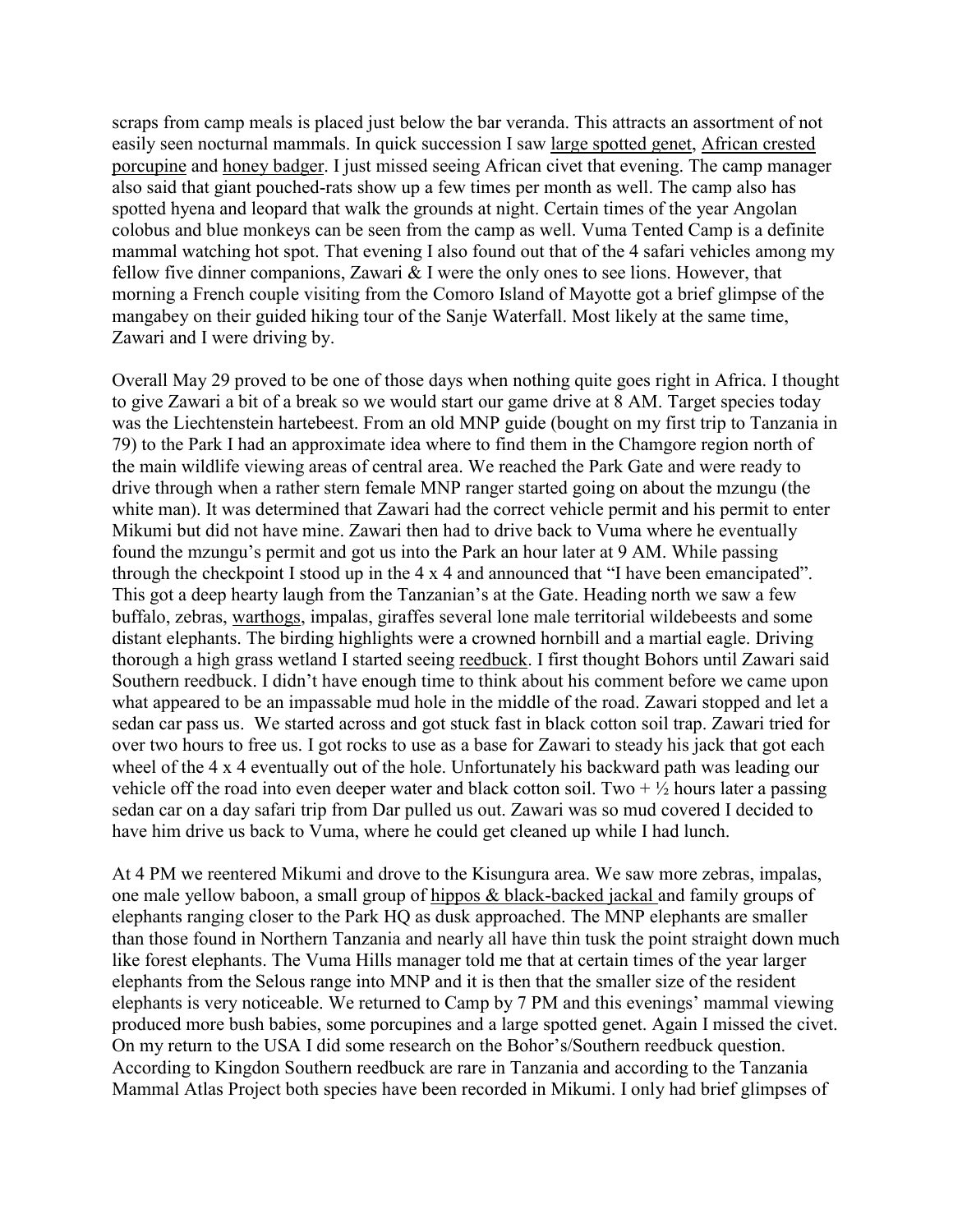nearly one dozen reedbucks that day. I am very familiar with the recent sightings of Bohors I have had in Kenya and Tanzania, and I have seen and photographed Southern reedbuck in Zimbabwe & Botswana. If I had a clear look at the horn shape of the male of either species I could easily determine what species I had seen. I did not see any males, but I do remember seeing some female reedbucks that looked larger than others. If I saw both species of reedbuck it would have made a total of 18 species seen at MNP during a two night stay. Compared to the northern Parks predators are scarce. During my stay only Zawari and I and the French couple saw lions. Zawari said that a leopards are seen perhaps once per week. The Vuma Hills manger said that wild dogs are now rarely seen and she herself has not seen sable, greater kudu or the Liechtenstein hartebeest. However, she did say that she rarely goes on game drives.

May 30 Zawari informed me was to be a long day. We got an early start after breakfast. I needed to check the other MNP tented camp – Stanley's Kopie Tented Camp located north of the GNR, En-route we saw giraffes & zebras. The bird of note seen today was an African hawk eagle. We headed back towards Dar. While I admit the drive on May 27 was interesting, but to do it in reverse was tedious and at times dangerous. Near Chilgo Zawari was pulled over by a traffic policeman. The reason was a questionable overturn (pass) near a congested area. When Zawari questioned that the officer of the legality of the stop the officer then said that the reason was now that Zawari did not have the proper driving license. After Zawari produced that the real reason for the stop became evident. Some distance from the our vehicle Zawari and the officer had a long conversation. During all this I did not say a word, did not look at the traffic officer and just keep writing in my trip diary. One half hour later from when we were first stopped we were on the road to Dar. Zawari then told me that this traffic officer had stopped him before and had let him go without a fine. This time was to be different. Zawari asked what amount of fine would settle this. The officer told him words to the effect of I don't know, what do you suggest? Zawari offered 30,000 Tanzania shillings (TS), about \$ 20.00 USD. The officer then said a 30,000 fine means paperwork that he would need to turn in. Zawari then asked if 10,000 TS (about \$ 7.00 USD) would be preferred. Cash handed over we were off and on our way. As soon as we got to Dar traffic slowed to a crawl. This day and the next I experienced the worst traffic I have seen in East Africa. I was told that in the city center during the day it can take a car four hours to drive ten miles!

We slowly crept into the Dar harbor and arrived at the Kigamboni ferry dock that would take us across Dar Harbor to the road to my accommodation for the evening. The ferry ride was an authentic developing world experience. There are two ferries on this route, one takes 20 vehicles, the other 40. It took us an hour to get on board. Then any foot passenger that can afford to pay the toll came aboard as well. The ride took about ½ hour and upon landing everyone - vehicle and pedestrian disembark at the same time. By 5 PM we crossed the harbor and by 6 PM Zawari dropped me off at the Amani Beach Resort part of the Protea and now Marriot Hotel chain. The Ras Kutini area is known in the Tanzania travel industry as a less developed, more nature oriented Indian Ocean beach resort. I have sent travelers here previously so I needed to see his area.

I got to Amani at 6 PM. I had a quick meeting with the resort manager. We had a short discussion about the wildlife in the area and I checked into my spacious chalet and then took a quick walk around the grounds quickly seeing that black faced vervets are common. Walking